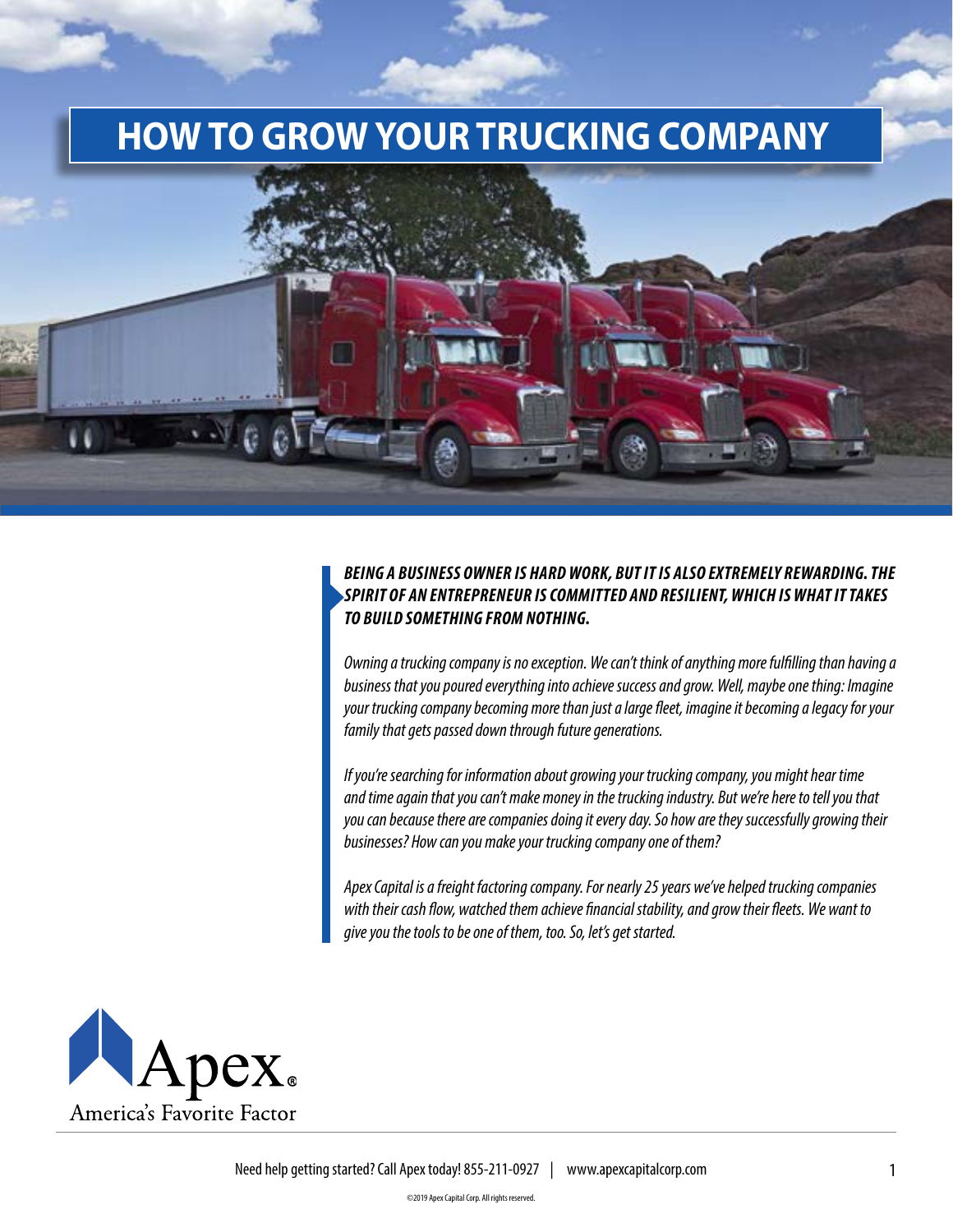| Manage Your Time <b>come contract to the contract of the contract of the contract of the contract of the contract of the contract of the contract of the contract of the contract of the contract of the contract of the contrac</b>         |  |
|----------------------------------------------------------------------------------------------------------------------------------------------------------------------------------------------------------------------------------------------|--|
|                                                                                                                                                                                                                                              |  |
| Build Your Trucking Company's Brand <b>[1974]</b> The Company's Brand <b>[2016]</b> The Company of Build Your Trucking Company's Brand <b>[2016]</b> The Communication Communication Communication Communication Communication Communication |  |
|                                                                                                                                                                                                                                              |  |
|                                                                                                                                                                                                                                              |  |
|                                                                                                                                                                                                                                              |  |
|                                                                                                                                                                                                                                              |  |

# **START WITH A SOLID FOUNDATION**

Think about growing a trucking company like a set of building blocks and a business plan as the first block. A business plan will create a solid foundation for your trucking company because it sets the vision and goals you have for your business and allows you to establish a system to help you accomplish those goals. If you don't have a business plan, don't worry! It's not too late to [write a business plan.](https://www.apexcapitalcorp.com/whitepaper/trucking-business-plan/) If you do have a business plan, revisit it. Does it outline your plan for success? Familiarize yourself with your goals and make business decisions that are aligned with those goals.

The second building block for your trucking company is to conduct a SWOT analysis. A SWOT analysis is a strategic planning technique to help you identify your competitive advantage and analyze how your company is operating.

SWOT stands for:

- **Strengths**
- Weaknesses **Opportunities**
- **Threats**

Strengths and weaknesses apply to your trucking company internally, whereas opportunities and threats are things outside of your business and normally out of your control. The purpose of a SWOT analysis is similar to a business plan, it will help you create a business system for your trucking company. The difference is that a SWOT analysis helps once you're trucking company is operating. It helps you objectively analyze what you do well, what can be improved, and what you should prepare your trucking company for.

You might be asking yourself why would I want to figure out where my trucking company is lacking? Because by taking inventory of your business and determining your weaknesses and threats you can turn them into strengths and opportunities.

To get you started there are five common things that put trucking companies out of business. These can be used in your SWOT analysis as weaknesses and threats.

• Poor Information Management

- 
- No Business System
- Increasing Regulation
- Lack of Support Team
- 
- 
- 
- Lack of Cash Flow

Now that you have a plan and know some of the trucking company pitfalls, let's talk about how to avoid or overcome them.

### **Do you need help writing a business plan?**

Download our free white paper and business plan templates! We explain the elements commonly found in a traditional business plan, give examples to help complete it, and take a deep dive into planning for your trucking company's finances. Get started [here](https://www.apexcapitalcorp.com/whitepaper/trucking-business-plan/) or find it at

[www.apexcapitalcorp.com/tbp/](http://www.apexcapitalcorp.com/tbp/) under Authority.

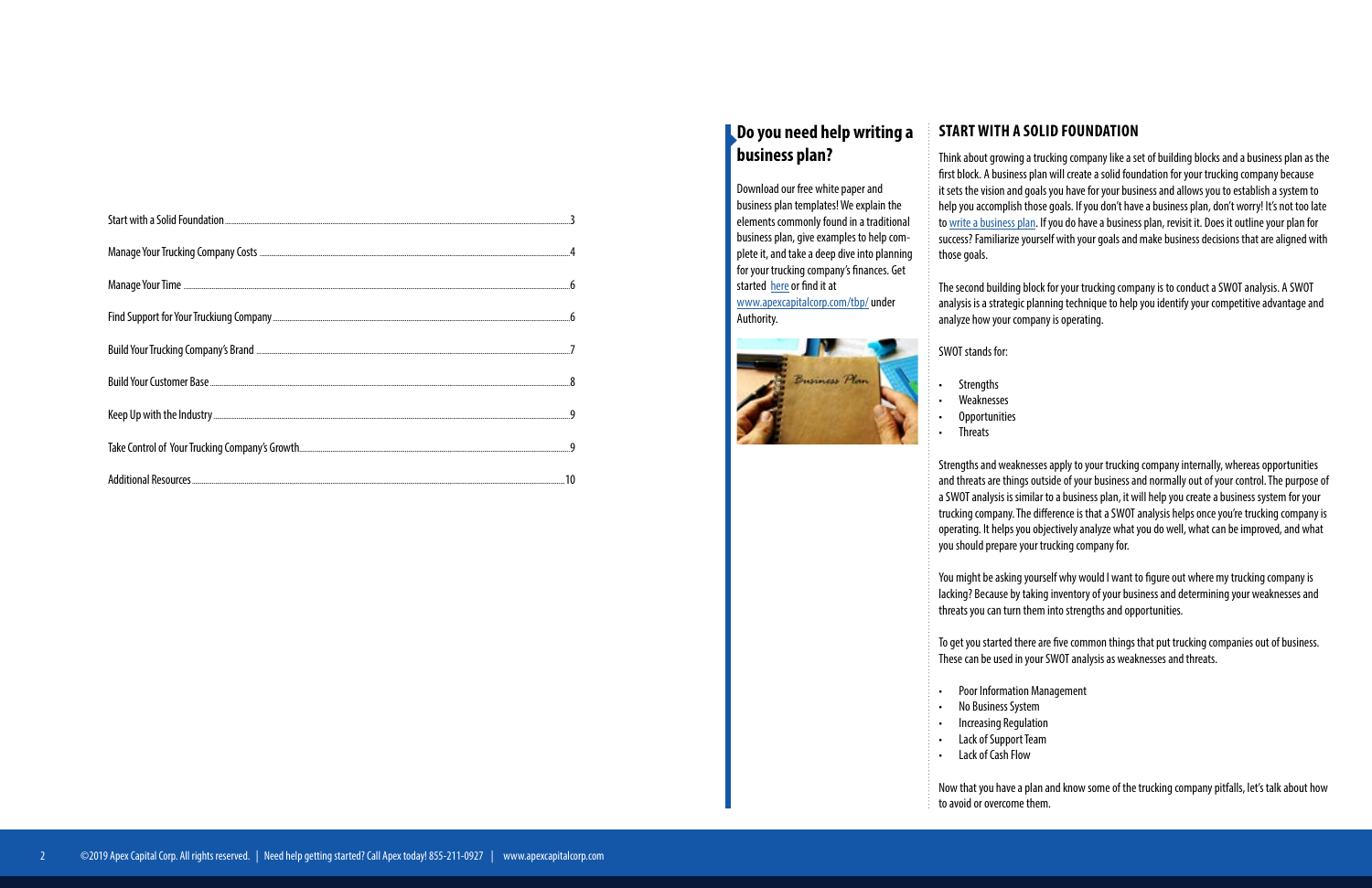### **MANAGE YOUR TRUCKING COMPANY COSTS**

ONCE YOU'RE RUNNING YOUR TRUCKING COMPANY, YOU'LL HAVE TO JUGGLE A TON OF INFORMATION ABOUT LOADS, INSURANCE, TAXES, EXPENSES, AND MORE. ALL AT ONCE AND IT DOESN'T STOP – THAT'S WHY INFORMATION MANAGEMENT IS IMPORTANT!

Think about growing a trucking business like helping a plant grow – keeping track of your revenue and expenses is the same as making sure your plant gets enough water. You've got to spend money to make money and keeping track of those debits and credits into your trucking company's

**TOTAL INCOME** - TOTAL EXPENSES **NET INCOME** 

finances is the most vital information to maintain. A profit and loss (P&L) statement helps your trucking company stay alive just like watering a plant.

A P&L statement itemizes the money your trucking company earns and spends in a specific period, then calculates your net income before taxes. This is your trucking company's profit. If you want to grow your trucking company, it has to be operating at a profit. But P&Ls are beneficial for more than just calculating net income. It's also a list of how much it costs to keep your trucking company running. Why does that help you? Having an at-a-glance view of your costs lets you know if they're going up or down and by how much. Cross-reference your previous P&L statements to look for trends and then figure out how you need to manage them. Mastering this accounting basic will help you successfully grow your fleet.

# **PROFIT & LOSS STATEMENT**

#### *INCOME*

|                        | $\varsigma$ | 13,767.75 |
|------------------------|-------------|-----------|
| EXPENSES               |             |           |
| BANK CHARGE            | Ś           | 9.45      |
| <b>OFFICE SUPPLIES</b> | Ś           | 102.26    |
| TRUCK                  |             |           |
| - INSURANCE            | Ś           | 573.88    |
| - LICENSE/REG.         | Ś           | 86.23     |
| - PARTS/SERVICE        | Ś           | 3,517.40  |
| - TOLLS                | Ś           | 19.40     |
| TRUCK FUEL             | Ś           | 5,366.75  |
| <i>VEHICLE LEASE</i>   | Ś           | 1,202.09  |
| <b>TOTAL EXPENSES</b>  | Ś           | 10,949.15 |
| <b>NET INCOME</b>      |             | 2,818.60  |



Fuel, insurance, and equipment are going to be your biggest expenses. Attempting to cut costs without forfeiting quality service and products is an on-going strategic battle. It's smart to regularly get different quotes for insurance, use a fuel card that has great discounts on fuel nationwide making fueling up and saving money easy, and keep up with regular service and maintenance for your trucks and trailers so that they last for the long haul – literally!

Using an aging report and keeping track of your customers payment history is another business basic. If your customers don't follow a regular pay schedule, it impacts your business. Waiting to get paid while your bills pile up doesn't help you with your goal of growing your trucking company.

### *That's where freight factoring can help.*

Factoring your freight bills gets you paid for the freight you've delivered the same or next day, then your factoring company handles the collections. It's a valuable solution for your trucking company in many ways. First, it gets you the cash flow you need and second, the factoring company will document your customers aging and payment history.

Credit checks are another benefit of factoring. Factoring companies work with many carriers, who work with many different brokers, shippers, & freight forwarders. Factoring companies look at their clients' customers' aging, payment history, and credit history to determine their credibility. Imagine booking a load for a new customer and not having to worry about getting paid. *That's what Apex clients do!* 

- Little to no transaction fees at in-network locations
- Great 24/7 customer service that's there when you need them
- Has tools to help you find the best discounts in your area or along a route quickly and easily
- Provides service and maintenance discounts for your truck
- Receive notifications about your account

#### **Save Money**

Don't miss out on the chance to save big on fuel! A fuel card offers deep discounts at the truck stops you visit most. But make sure to get the right fuel card for your trucking company. Look for one that offers:

*The Apex Fuel Card offers all of these things with an average savings of 49 cents a gallon at in-network locations! Get started here: [www.apexcapitalcorp.com/fuel](https://www.apexcapitalcorp.com/fuel/)*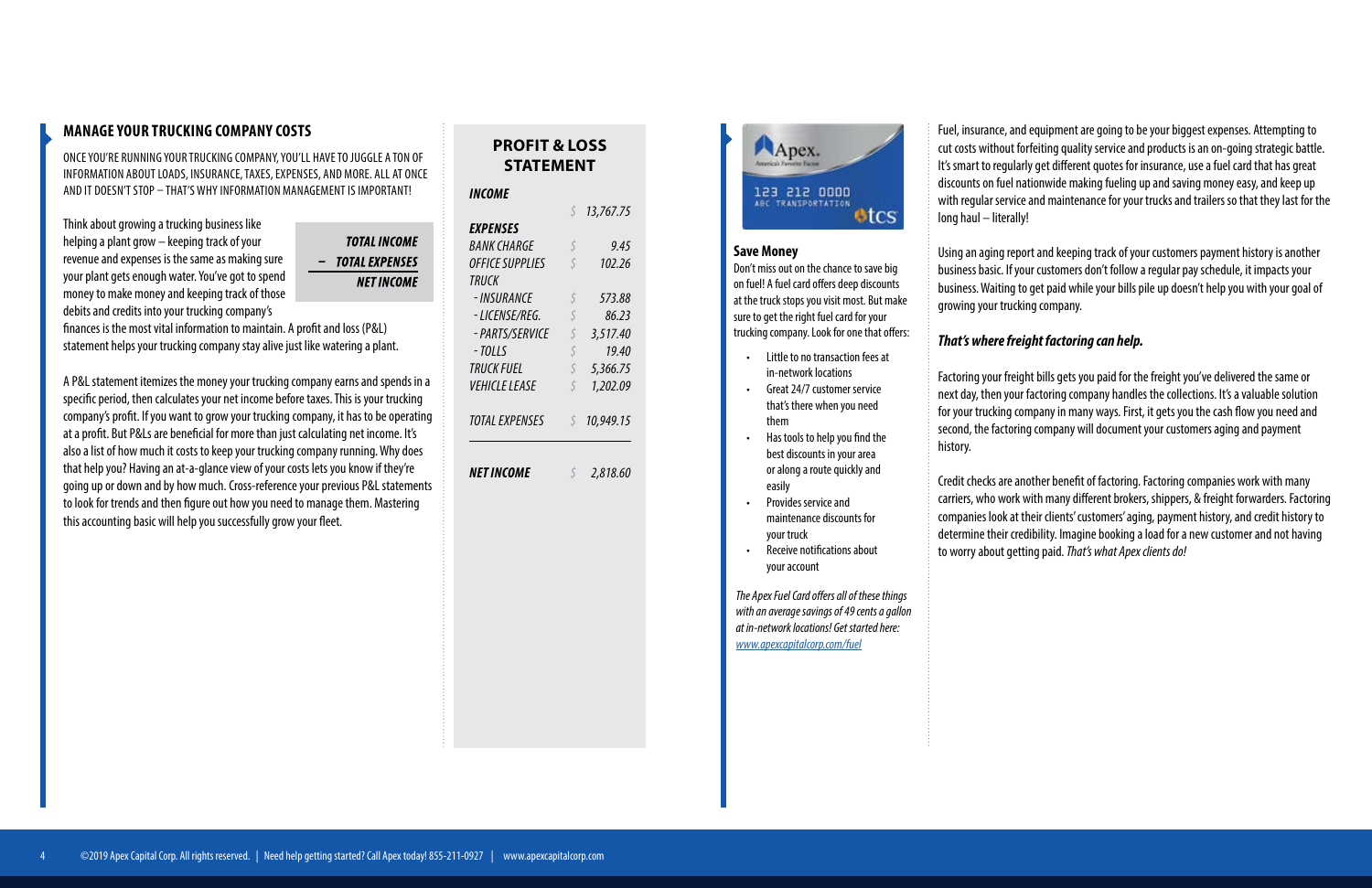#### **MANAGE YOUR TIME**

Time is money, especially in the trucking industry. So, if you're managing your costs to grow your fleet, you also need to manage your time. Where can you save time?

Look at your processes:

If this sounds like you, then you're going through some growing pains. You're at the point where you can't do it all yourself. This is where finding a support system comes in.

- Are you having to wait to bill your customers because tracking down the paperwork from your drivers is a battle?
- Do you struggle finding the time to collect from your customers and wish someone could do it for you?
- Is it hard for you to keep up with government regulation compliance tasks because the daily grind has you too busy?

### **FIND SUPPORT FOR YOUR TRUCKING COMPANY**

There is a tipping point in any business, it's when your company growth stalls and doing the same things you've always done doesn't seem to be working. This is when having a support system for your business is necessary. Don't worry, a support system is more than just hiring more staff. It can also mean purchasing products, software, or services that help you with the important tasks that make up your day to day operations.

Most trucking companies need support in these areas:

- Dispatching
- Document and Back-office Task Management
- Collections
- Recruiting and Driver Retention

Hiring someone to handle these areas of your business is always an option, but there are other solutions if you're not ready or can't afford to hire more employees. There are a variety of services out there that will help you run your trucking company more efficiently. Things like dispatching services that find, book, and dispatch out loads or transportation management systems (TMS) that streamline your paperwork management. These products and services help with one area of your trucking company operations, but it's best to look for solutions that provides support for multiple areas of your trucking company.

From AMP, our clients can:

- Run free credit checks on potential customers 24/7.
- Use our Fuel Finder to get the best fuel prices along any route.
- Check status of payments, invoice aging, and fuel card balances.
- Store documents such as Authority, Insurance and W9's online for easy access.



#### *That's where freight factoring can help.*

Apex helps with two major support areas in addition to cash flow. When a carrier becomes an Apex client, we take over the collections for their factored invoices and we're their back-office support. We look through each invoice to make sure that everything is needed for payment and then digitally store compliance documents, invoices, payments, and more. Clients have 24/7 access to these documents through our [Account Management](https://www.apexcapitalcorp.com/tools/amp/)  [Portal \(AMP\)](https://www.apexcapitalcorp.com/tools/amp/), a free online management website. If you struggle with keeping up with paperwork or getting it from your drivers, we have a solution for that, too! Submitting invoices is quick and easy with our free mobile app, [Apex Mobile Factoring™](https://www.apexcapitalcorp.com/tools/mobile-factoring/). Drivers just snap a picture of the paperwork upon delivery and it's stored for you when you want to submit the invoice.

At Apex, we understand that you're busy running your business and things can get lost in the shuffle. That's why we also help with compliance assistance resources. We remind you when you need to renew your insurance coverage and can file entity status, authority (MSCA-1), BOC-3, UCR, and Form 2290 for Heavy Highway Vehicle Use Tax renewals for you.

### **BUILD YOUR TRUCKING COMPANY'S BRAND**

What's one thing that keeps customers coming back to any business regardless of the industry? Great customer service. It might seem simple but if your trucking company has a reputation for being reliable and responsive, then you're already light years ahead of your competition. Who is on the front lines of your trucking company that represents your business? Your drivers! Truck drivers represent [your brand](https://www.apexcapitalcorp.com/blog/market-your-trucking-company-by-building-your-brand/) too, so how do you keep them happily hauling for you? Many trucking companies have incentive programs for their drivers, things like gift cards for safe driving records or who saves the most on fuel for the month. Driver retention is one of the biggest issues for growing trucking companies, make sure that you're focused on providing not only good work conditions for your drivers, but ones that compete with your competition.

# **WHAT IS FACTORING?**



*DELIVER A LOAD*



*SEND FACTORING COMPANY YOUR PROOF OF DELIVERY*



*GET PAID TODAY*



*FACTORING COMPANY COLLECTS FROM YOUR CUSTOMERS*

*Basically, factoring is trading your invoices for cash.*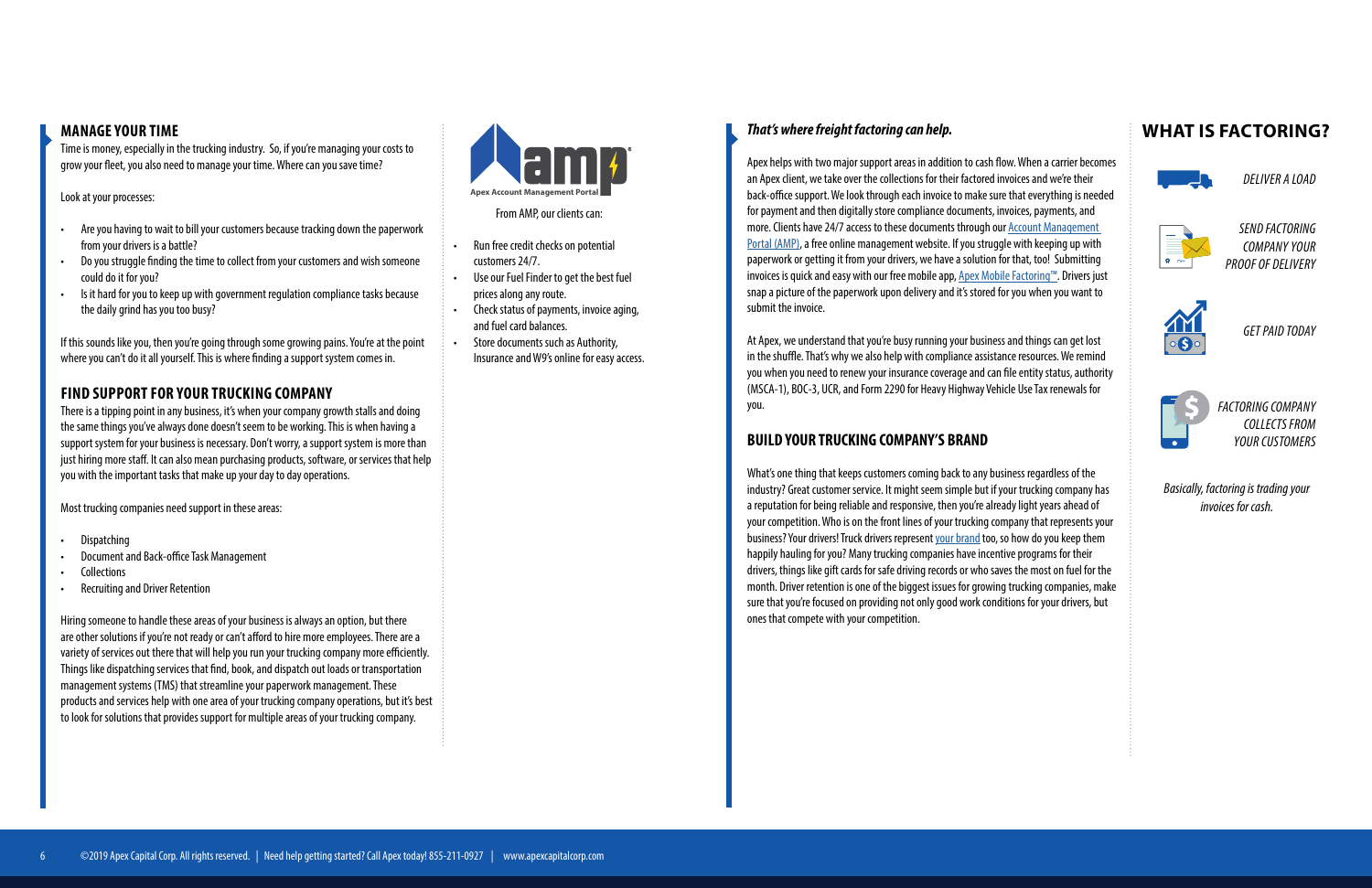### **BUILD YOUR CUSTOMER BASE**

If you have happy drivers it does double duty for your trucking company by lowering your turnover and creating good relationships with your customers. It probably goes without saying that creating a good relationship with your customers can mean big things for your business. Getting contracted dedicated lanes means you get reliable and steady work. It's the ultimate goal and can kick start your trucking company's growth.

To secure freight contracts you need to diversify your customer base and figure out what types of freight or loads work best for your trucking company and the equipment you have. Load boards can help you find available loads. Once you determine what you like to haul you can begin to network with your customers to gain their attention and, over time, trust. Be open to opportunities when they present themselves, if they align with your business plan. Are you hauling freight that pays fast rather than pays well?

#### *That's where freight factoring can help.*

Sometimes the best paying loads are also the loads that take the longest to pay. Imagine being able to take the loads you want and get paid the same or next day it delivers. With freight factoring you can. Do you need more equipment to secure a large contract? Apex offers [Cash Flow Assistance \(CFA\)](https://www.apexcapitalcorp.com/tools/cash-flow-assistance/) to qualified clients when they need additional capital to grow their businesses.

# **ARE YOU LOOKING FOR NEW LOADS?**

NextLOAD, a product of Apex, is a 100% free load board. We will never ask you for a credit card and there are no promotional period or expired offers. What are you waiting for? Create your free account today and find your next load! [www.nextload.com](https://www.nextload.com/)



#### **KEEP UP WITH THE INDUSTRY**

The last, but not least, part of growing a trucking company is keeping up with the trucking industry. There are prospering times and challenging times in trucking. Being ahead of or aware of trends in the market will go a long way for your business. To stay informed, subscribe to industry publications, newsletters, or blogs and get the latest news updates sent to your email inbox or mailbox.

The best way to learn valuable lessons in business is by talking to others within the industry. Joining local or national trucking associations, forums and social media groups, and even attending various truck and tradeshows will help you meet and network with other business owners who can give you advice.

Keeping up with the market and trends isn't the only thing you need to have a handle on, you also need to be up to date with the latest compliance and regulatory requirements. Being placed out of service, getting issued a fine, or failing an inspection can sometimes be the breaking point for a trucking company that they never recover from. Over the last decade, the Federal Motor Carrier Safety Administration (FMCSA) has had to manage increasing regulations in the trucking industry, the biggest being changes to hours of service (HOS) rules and the switch from paper logs to ELDs. These changes have made major impacts to trucking companies who weren't prepared to deal with them. The hard and fast truth is that there will always be challenges for your trucking company to overcome, stay vigilant in preparing for future threats to your business

### **TAKE CONTROL OF YOUR TRUCKING COMPANY'S GROWTH**

If all these things have your head spinning because you're already busy enough with the day to day tasks that make up running your business, and you keep putting off the tasks that will help your trucking company grow, then start small. Adopt one of the items we talked about, then once you master that, move on to the next. Trucking companies don't grow overnight. Be patient, consistent, and proactive about the tasks that will lead to growing your trucking company. At the end of the day, it's your company and you're responsible for the vision and future of your business, make sure you nurture it daily.

If you found this information helpful, we have a lot more on our website! Just head over to [www.apexcapitalcorp.com](http://www.apexcapitalcorp.com) to learn more.

**If you're interested in learning more about how factoring works and how Apex has helped thousands of trucking companies grow by getting steady cash flow and achieving financial stability, call us today at 855-211-0927 or get started [here.](https://www.apexcapitalcorp.com/apply/)**